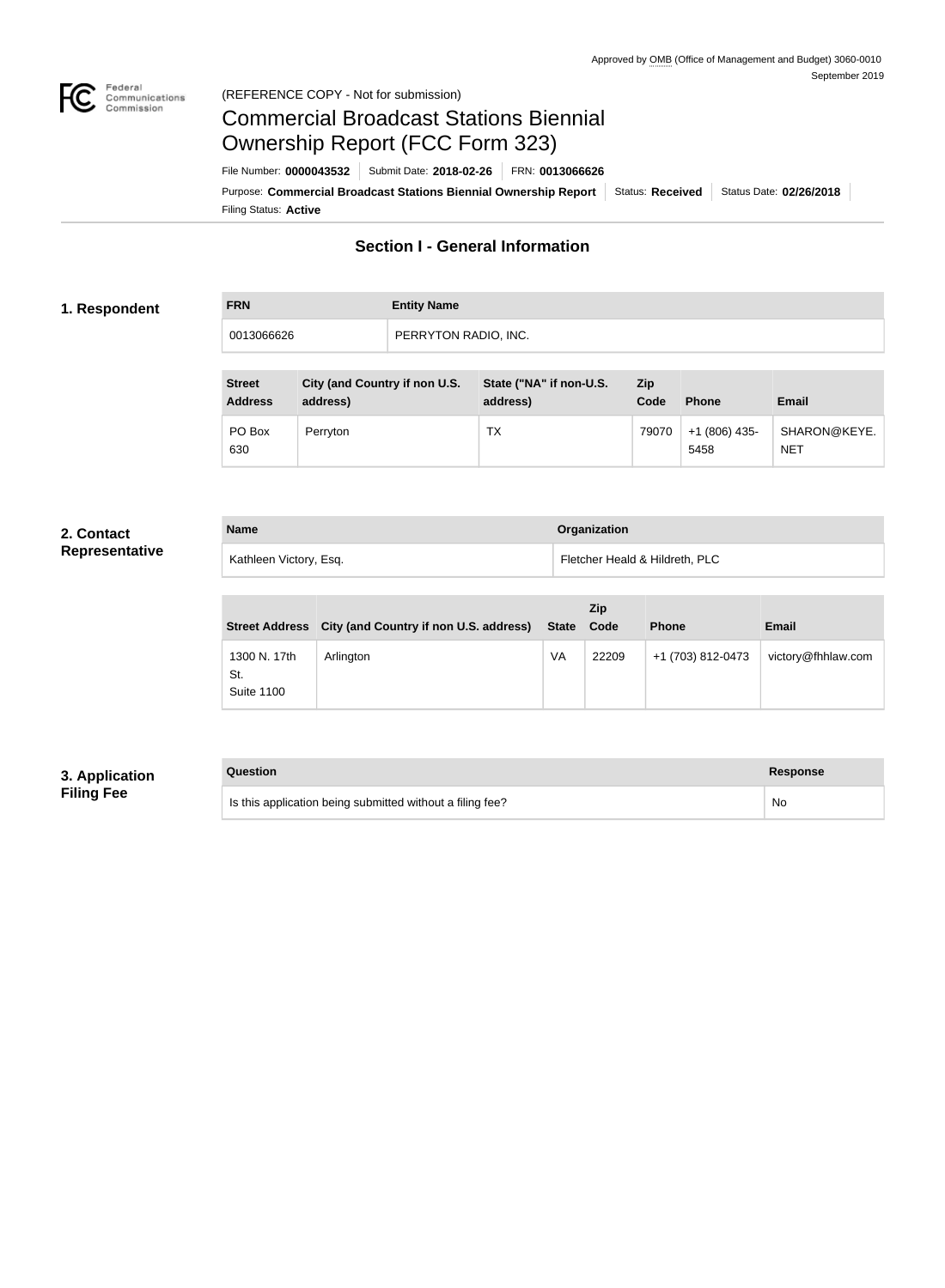| <b>Fees</b> | <b>Application Type</b> | <b>Form Number</b> | <b>Fee Code</b> | Quantity        | <b>Fee Amount</b> | <b>Subtotal</b> |
|-------------|-------------------------|--------------------|-----------------|-----------------|-------------------|-----------------|
|             | Biennial                | Form 323           | <b>MAR</b>      | $\sqrt{2}$<br>∼ | 85                | \$140.00        |
|             |                         |                    |                 |                 | Total             | \$140.00        |

### **4. Nature of Respondent**

| (a) Provide the following information about the Respondent: |                        |
|-------------------------------------------------------------|------------------------|
| <b>Relationship to stations/permits</b>                     | Licensee               |
| <b>Nature of Respondent</b>                                 | For-profit corporation |

**(b) Provide the following information about this report:**

| <b>Purpose</b> | Biennial                                                                                                                                                                               |
|----------------|----------------------------------------------------------------------------------------------------------------------------------------------------------------------------------------|
| "As of" date   | 10/01/2017                                                                                                                                                                             |
|                | When filing a biennial ownership report or validating<br>and resubmitting a prior biennial ownership report, this<br>date must be Oct. 1 of the year in which this report is<br>filed. |

#### **5. Licensee(s) and Station(s)**

#### **Respondent is filing this report to cover the following Licensee(s) and station(s):**

| <b>Licensee/Permittee Name</b> | <b>FRN</b> |
|--------------------------------|------------|
| PERRYTON RADIO, INC.           | 0013066626 |

| Fac. ID No. | <b>Call Sign</b> | City            | <b>State</b> | <b>Service</b> |
|-------------|------------------|-----------------|--------------|----------------|
| 52328       | <b>KEYE</b>      | <b>PERRYTON</b> | <b>TX</b>    | AM             |
| 52329       | KEYE-FM          | <b>PERRYTON</b> | ТX           | FM             |

## **Section II – Biennial Ownership Information**

**1. 47 C.F.R. Section 73.3613 and Other Documents**

Licensee Respondents that hold authorizations for one or more full power television, AM, and/or FM stations should list all contracts and other instruments set forth in 47 C.F.R. Section 73.3613(a) through (c) for the facility or facilities listed on this report. In addition, attributable Local Marketing Agreements (LMAs) and attributable Joint Sales Agreements (JSAs) must be disclosed by the licensee of the brokering station on its ownership report. If the agreement is an attributable LMA, an attributable JSA, or a network affiliation agreement, check the appropriate box. Otherwise, select "Other." Non-Licensee Respondents, as well as Licensee Respondents that only hold authorizations for Class A television and/or low power television stations, should select "Not Applicable" in response to this question.

| Document Information                            |                                                 |  |
|-------------------------------------------------|-------------------------------------------------|--|
| Description of contract or instrument           | Articles of Incorporation                       |  |
| Parties to contract or instrument               | State of Texas                                  |  |
| Date of execution                               | 10/1962                                         |  |
| Date of expiration                              | No expiration date                              |  |
| <b>Agreement type</b><br>(check all that apply) | Other<br>Agreement Type: Corporate organization |  |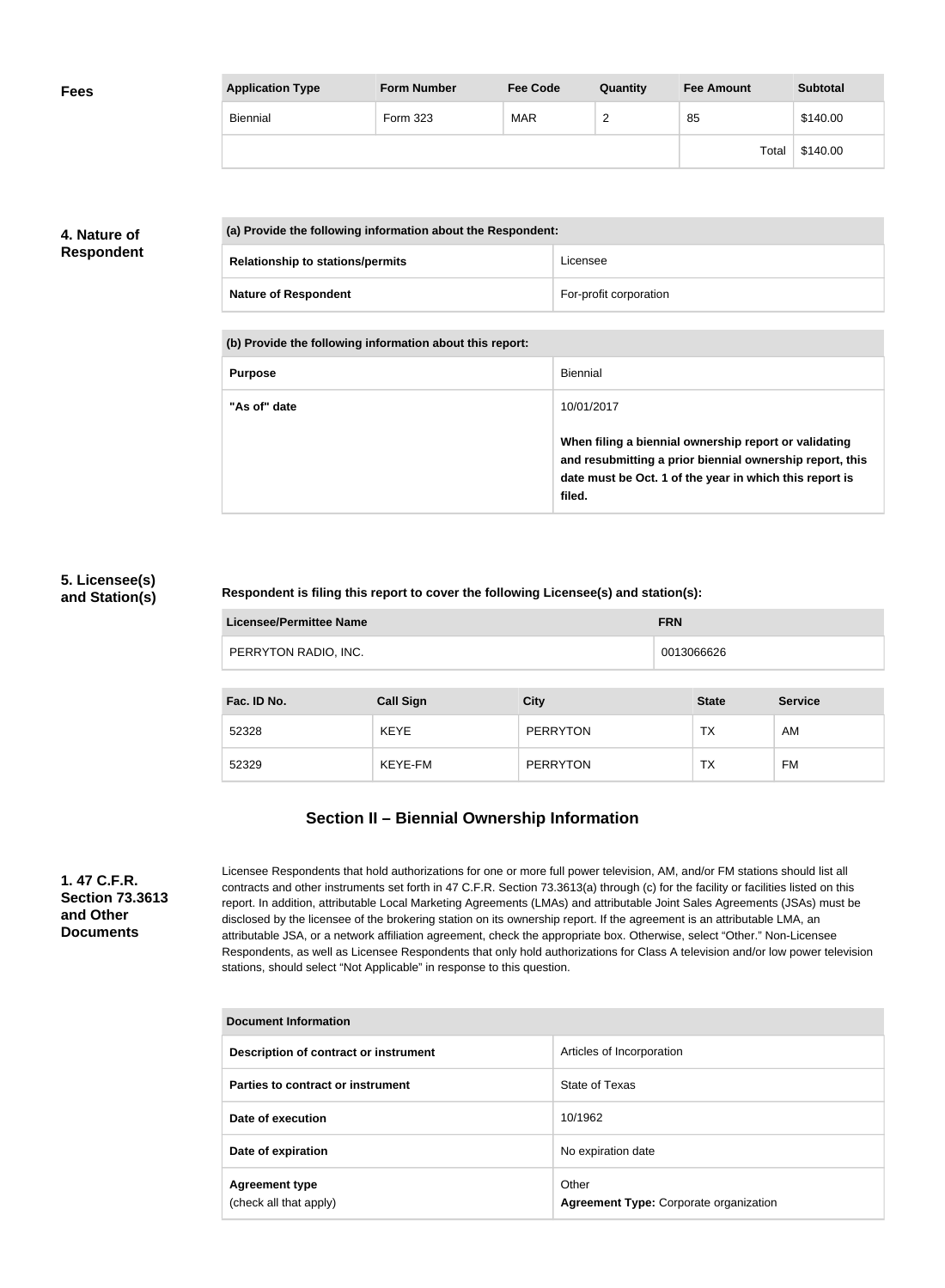| <b>Document Information</b>                     |                                               |
|-------------------------------------------------|-----------------------------------------------|
| Description of contract or instrument           | By-laws                                       |
| Parties to contract or instrument               | Perryton Radio, Inc.                          |
| Date of execution                               | 10/1962                                       |
| Date of expiration                              | No expiration date                            |
| <b>Agreement type</b><br>(check all that apply) | Other<br>Agreement Type: Corporate governance |

#### **2. Ownership Interests**

**(a)** Ownership Interests. This Question requires Respondents to enter detailed information about ownership interests by generating a series of subforms. Answer each question on each subform. The first subform listing should be for the Respondent itself. If the Respondent is not a natural person, also list each of the officers, directors, stockholders, non-insulated partners, non-insulated members, and any other persons or entities with a direct attributable interest in the Respondent pursuant to the standards set forth in 47 C.F.R. Section 73.3555. (A "direct" interest is one that is not held through any intervening companies or entities.) List each interest holder with a direct attributable interest in the Respondent separately.

Leave the percentage of total assets (Equity Debt Plus) field blank for an interest holder unless that interest holder has an attributable interest in the Respondent solely on the basis of the Commission's Equity Debt Plus attribution standard, 47 C.F.R. Section 73.3555, Note 2(i).

In the case of vertical or indirect ownership structures, list only those interests in the Respondent that also represent an attributable interest in the Licensee(s) for which the report is being submitted.

Entities that are part of an organizational structure that includes holding companies or other forms of indirect ownership must file separate ownership reports. In such a structure do not report, or file a separate report for, any interest holder that does not have an attributable interest in the Licensee(s) for which the report is being submitted.

Please see the Instructions for further detail concerning interests that must be reported in response to this question.

The Respondent must provide an FCC Registration Number for each interest holder reported in response to this question. Please see the Instructions for detailed information and guidance concerning this requirement.

| <b>FRN</b>                                                                    | 0013066626                                              |                      |                            |
|-------------------------------------------------------------------------------|---------------------------------------------------------|----------------------|----------------------------|
| <b>Entity Name</b>                                                            | PERRYTON RADIO, INC.                                    |                      |                            |
| <b>Address</b>                                                                | PO Box                                                  | 630                  |                            |
|                                                                               | <b>Street 1</b>                                         |                      |                            |
|                                                                               | <b>Street 2</b>                                         |                      |                            |
|                                                                               | <b>City</b>                                             | Perryton             |                            |
|                                                                               | State ("NA" if non-U.S.<br>address)                     | <b>TX</b>            |                            |
|                                                                               | <b>Zip/Postal Code</b>                                  | 79070                |                            |
|                                                                               | Country (if non-U.S.<br>address)                        | <b>United States</b> |                            |
| <b>Listing Type</b>                                                           | Respondent                                              |                      |                            |
| <b>Positional Interests</b><br>(check all that apply)                         | Respondent                                              |                      |                            |
| <b>Tribal Nation or Tribal</b><br><b>Entity</b>                               | Interest holder is not a Tribal nation or Tribal entity |                      |                            |
| <b>Interest Percentages</b><br>(enter percentage values<br>from 0.0 to 100.0) | Voting                                                  | 0.0%                 | <b>Jointly Held?</b><br>No |
|                                                                               |                                                         |                      |                            |

#### **Ownership Information**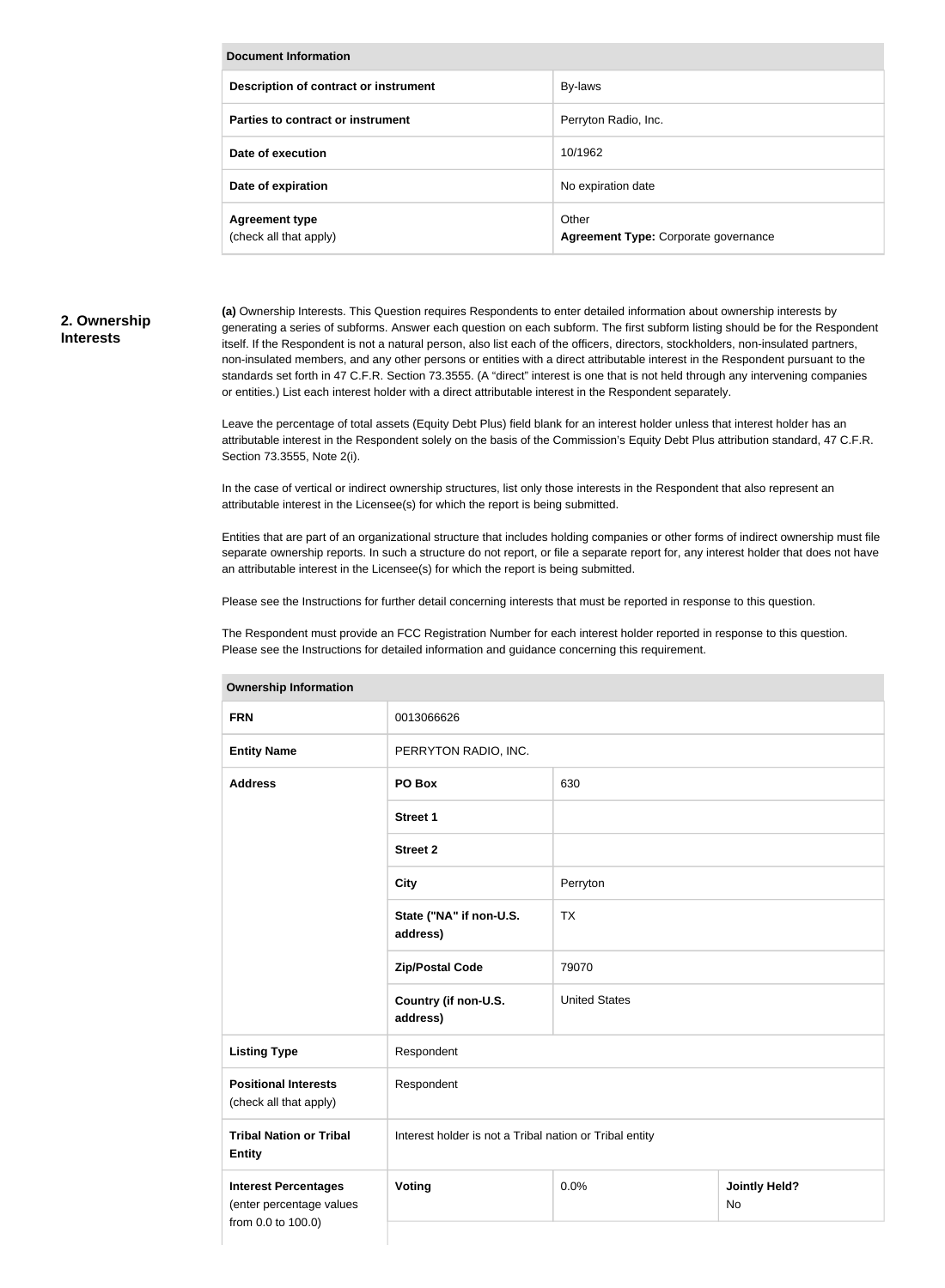|                                                                                      | <b>Equity</b>                             | $0.0\%$ |  |
|--------------------------------------------------------------------------------------|-------------------------------------------|---------|--|
|                                                                                      | <b>Total assets (Equity Debt</b><br>Plus) | $0.0\%$ |  |
| Does interest holder have an attributable interest in one or more broadcast stations |                                           | No      |  |

| <b>Ownership Information</b>                                                                                                                        |                                           |                        |                            |
|-----------------------------------------------------------------------------------------------------------------------------------------------------|-------------------------------------------|------------------------|----------------------------|
| <b>FRN</b>                                                                                                                                          | 0027279421                                |                        |                            |
| <b>Name</b>                                                                                                                                         | Sharon Ellzey                             |                        |                            |
| <b>Address</b>                                                                                                                                      | PO Box                                    | 630                    |                            |
|                                                                                                                                                     | <b>Street 1</b>                           |                        |                            |
|                                                                                                                                                     | <b>Street 2</b>                           |                        |                            |
|                                                                                                                                                     | <b>City</b>                               | Perryton               |                            |
|                                                                                                                                                     | State ("NA" if non-U.S.<br>address)       | <b>TX</b>              |                            |
|                                                                                                                                                     | <b>Zip/Postal Code</b>                    | 79070                  |                            |
|                                                                                                                                                     | Country (if non-U.S.<br>address)          | <b>United States</b>   |                            |
| <b>Listing Type</b>                                                                                                                                 | Other Interest Holder                     |                        |                            |
| <b>Positional Interests</b><br>(check all that apply)                                                                                               | Officer, Director, Stockholder            |                        |                            |
| Citizenship, Gender,                                                                                                                                | Citizenship                               | <b>US</b>              |                            |
| <b>Ethnicity, and Race</b><br><b>Information (Natural</b>                                                                                           | Gender                                    | Female                 |                            |
| <b>Persons Only)</b>                                                                                                                                | <b>Ethnicity</b>                          | Not Hispanic or Latino |                            |
|                                                                                                                                                     | Race                                      | White                  |                            |
| <b>Interest Percentages</b><br>(enter percentage values<br>from 0.0 to 100.0)                                                                       | Voting                                    | 100.0%                 | <b>Jointly Held?</b><br>No |
|                                                                                                                                                     | <b>Equity</b>                             | 100.0%                 |                            |
|                                                                                                                                                     | <b>Total assets (Equity Debt</b><br>Plus) |                        |                            |
| Does interest holder have an attributable interest in one or more broadcast stations<br>that do not appear on this report?                          |                                           | No                     |                            |
|                                                                                                                                                     |                                           |                        |                            |
| (b) Respondent certifies that any interests, including equity, financial, or voting<br>interests, not reported in this filing are non-attributable. |                                           |                        | Yes                        |

If "No," submit as an exhibit an explanation.

**that do not appear on this report?**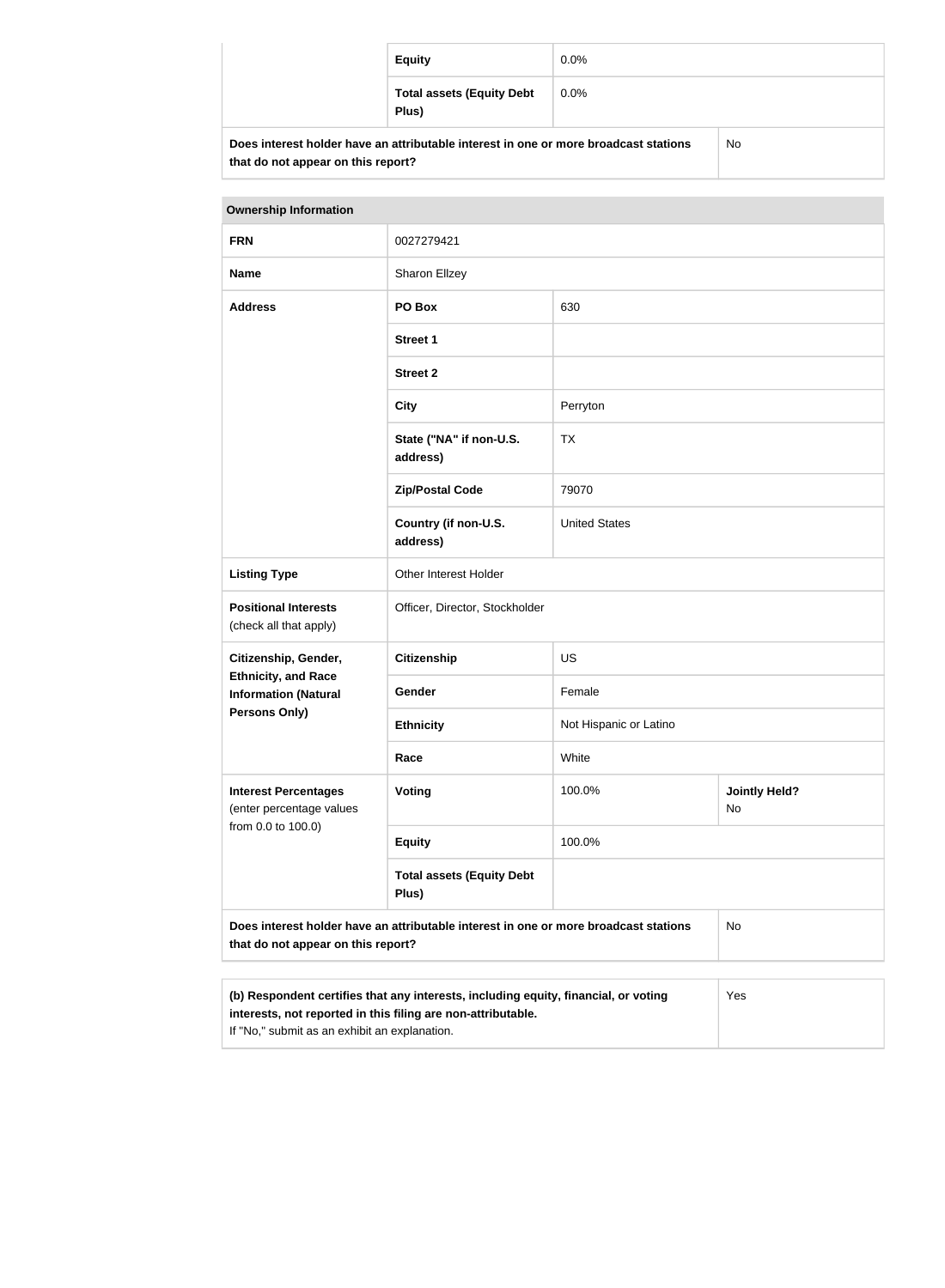| (c) Does the Respondent or any reported interest holder<br>hold an attributable interest in any newspaper entities in<br>the same market as any station for which this report is<br>filed, as defined in 47 C.F.R. Section 73.3555?                                                                                                                                                                                                                                                                                                                                                                                                              | No |
|--------------------------------------------------------------------------------------------------------------------------------------------------------------------------------------------------------------------------------------------------------------------------------------------------------------------------------------------------------------------------------------------------------------------------------------------------------------------------------------------------------------------------------------------------------------------------------------------------------------------------------------------------|----|
| If "Yes," provide information describing the interest(s), using<br>EITHER the subform OR the spreadsheet option below.<br>Respondents with a large number (50 or more) of entries to<br>submit should use the spreadsheet option.                                                                                                                                                                                                                                                                                                                                                                                                                |    |
| NOTE: Spreadsheets must be submitted in a special XML<br>Spreadsheet format with the appropriate structure that is<br>specified in the documentation. For instructions on how to<br>use the spreadsheet option to complete this question<br>(including templates to start with), please Click Here.                                                                                                                                                                                                                                                                                                                                              |    |
| If using the subform, leave the percentage of total assets<br>(Equity Debt Plus) field blank for an interest holder unless<br>that interest holder has an attributable interest in the<br>newspaper entity solely on the basis of the Commission's<br>Equity Debt Plus attribution standard, 47 C.F.R. Section<br>73.3555, Note 2(i). If using an XML Spreadsheet, enter "NA"<br>into the percentage of total assets (Equity Debt Plus) field<br>for an interest holder unless that interest holder has an<br>attributable interest in the newspaper entity solely on the<br>basis of the Commission's Equity Debt Plus attribution<br>standard. |    |
| The Respondent must provide an FCC Registration Number<br>for each interest holder reported in response to this<br>question. Please see the Instructions for detailed information<br>and guidance concerning this requirement.                                                                                                                                                                                                                                                                                                                                                                                                                   |    |

**(d) Are any of the individuals listed as an attributable interest holder in the Respondent married to each other or related to each other as parentchild or as siblings?** No

If "Yes," provide the following information for each such the relationship.

| (e) Is Respondent seeking an attribution exemption for any officer or director with<br>duties wholly unrelated to the Licensee(s)? | No |
|------------------------------------------------------------------------------------------------------------------------------------|----|
| If "Yes," complete the information in the required fields and submit an Exhibit fully describing                                   |    |
| that individual's duties and responsibilities, and explaining why that individual should not be<br>attributed an interest.         |    |

**3. Organizational Chart (Licensees Only)**

Attach a flowchart or similar document showing the Licensee's vertical ownership structure including the Licensee and all entities that have attributable interests in the Licensee. Licensees with a single parent entity may provide a brief explanatory textual Exhibit in lieu of a flowchart or similar document. Licensees without parent entities should so indicate in a textual Exhibit.

**Non-Licensee Respondents should select "N/A" in response to this question.**

The licensee has no vertical ownership.

## **Section III - Certification**